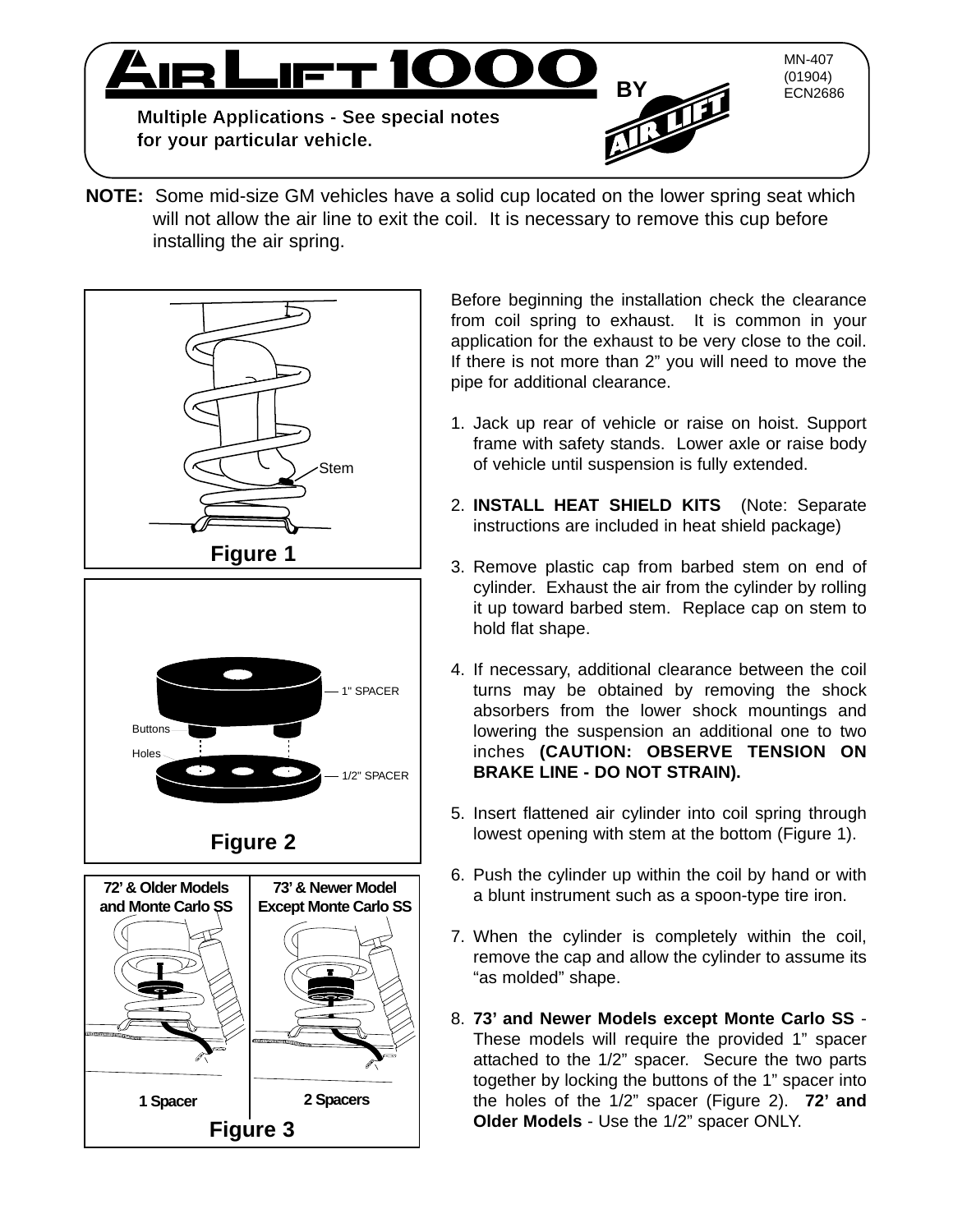

9. Push cylinder to the top of the coil and insert protector on top of lower spring seat (Figure 2).

10.Install air line and then continue with step 11.

#### **DUAL AIR LINE ROUTING**

#### **TO PREVENT AIR LINE FROM MELTING, KEEP IT AT LEAST EIGHT INCHES FROM EXHAUST SYSTEM.**

- A. Select a location for the inflation valves in the rocker panel flange, or rear bumper, assuring that each valve will be protected and accessible with an air hose (Figure 7).
- B. Determine and cut adequate length of air line to reach from valve location to left side air cylinder.

#### **CAUTION: LEAVE SUFFICIENT AIR LINE SLACK TO PREVENT ANY STRAIN ON VALVE STEM DURING NORMAL AXLE MOTIONS.**

- C. Insert the air line through the spring seat and spacer.
- D. Slide air line clamp onto the cut air line.
- E. Push the air line onto the stem, covering all the barbed section (Figure 4). With pliers slide the air line clamp forward until it fully covers barbed section.
- F. Repeat process for right side.
- G. Drill 5/16" hole for inflating valves and mount as illustrated. Rubber washer is for outside weather seal (Figure 6).
- H. Route air line along control arm and frame to inflation valve location and cut off excess.
- I. Slide a clamp onto the air line and push the air line over the fitting, covering all the barbs. With pliers slide the air line clamp forward until it fully covers the barbed section (Figure 5).
- J. Raise axle or lower body until air cylinders lightly touch upper spring seat and lower spacers.
- K. Check TAILPIPE clearance and insure that it is at least 2-3 inches from air cylinders, If necessary, loosen clamps on the exhaust pipe and rotate or move to obtain additional clearance. If heat shields are supplied, install them. Attach shock absorbers if removed earlier in the installation.

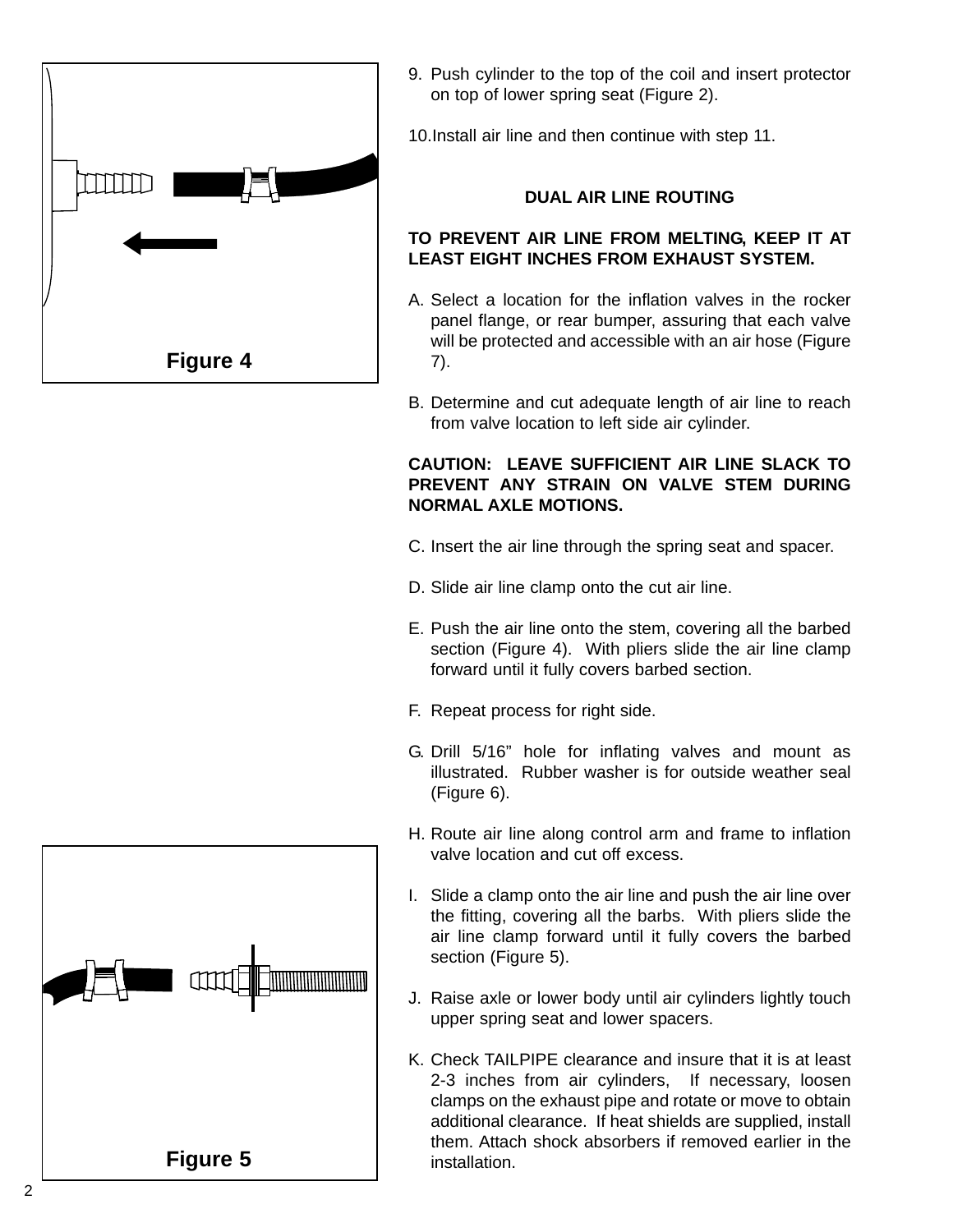

#### **DO NOT INFLATE AIR CYLINDERS BEFORE READING MAINTENANCE & OPERATING TIPS.**

- L. Continue with step 11.
- 11. Inflate cylinders to 35 p.s.i. air pressure. Test for air leaks by applying a liquid soap/water solution to all valve cores, fittings and connections.
- 12. Lower vehicle to the ground. Read Maintenance/Operation Tips for proper care of your air cylinders.
- 13. Recheck air pressure after 24 hours. A 2-4 p.s.i. loss after initial installation is normal. If pressure has dropped more than 5 p.s.i. Retest for leaks with a soapy/water solution.

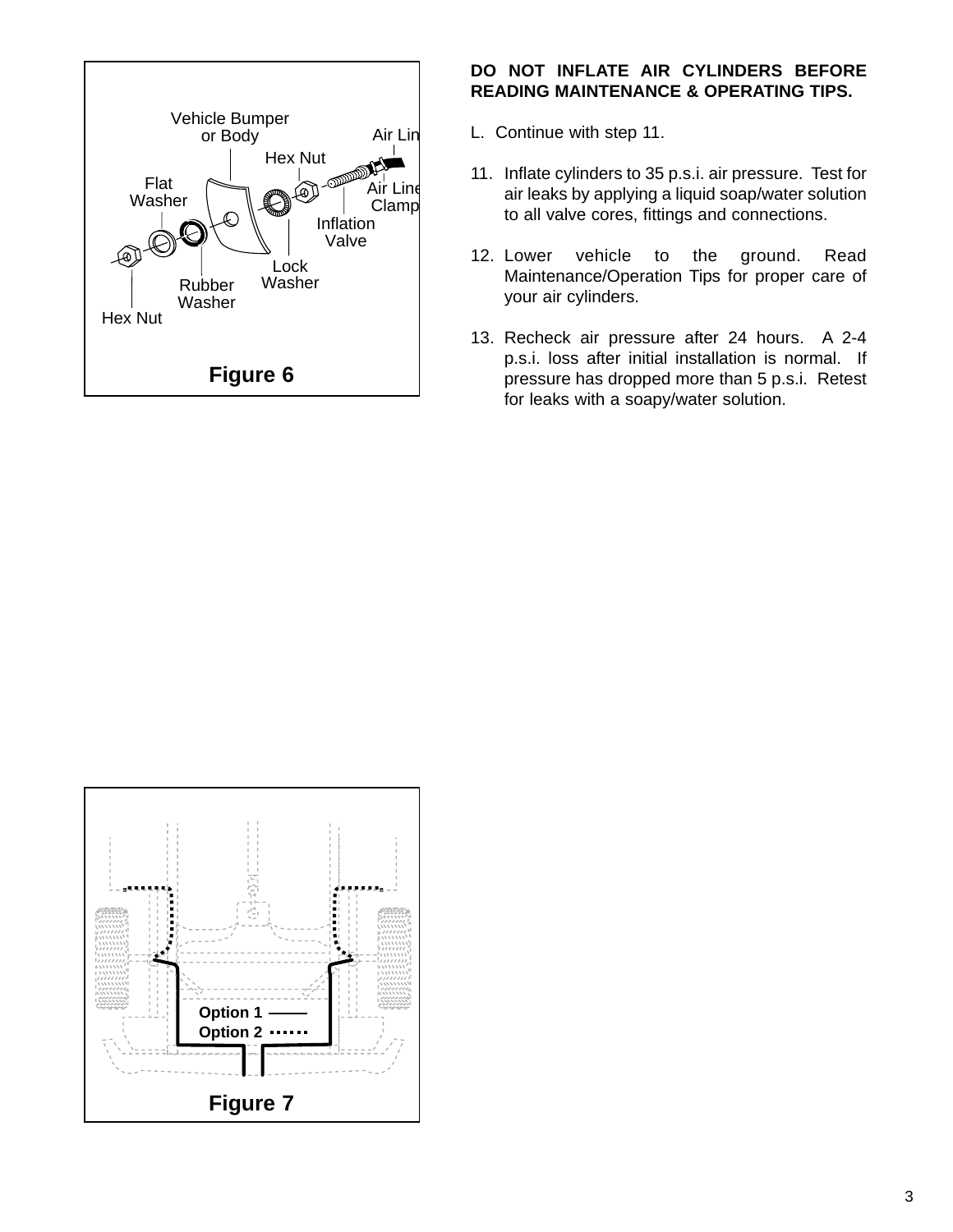## **FAILURE TO MAINTAIN MINIMUM PRESSURE WILL VOID THE WARRANTY**

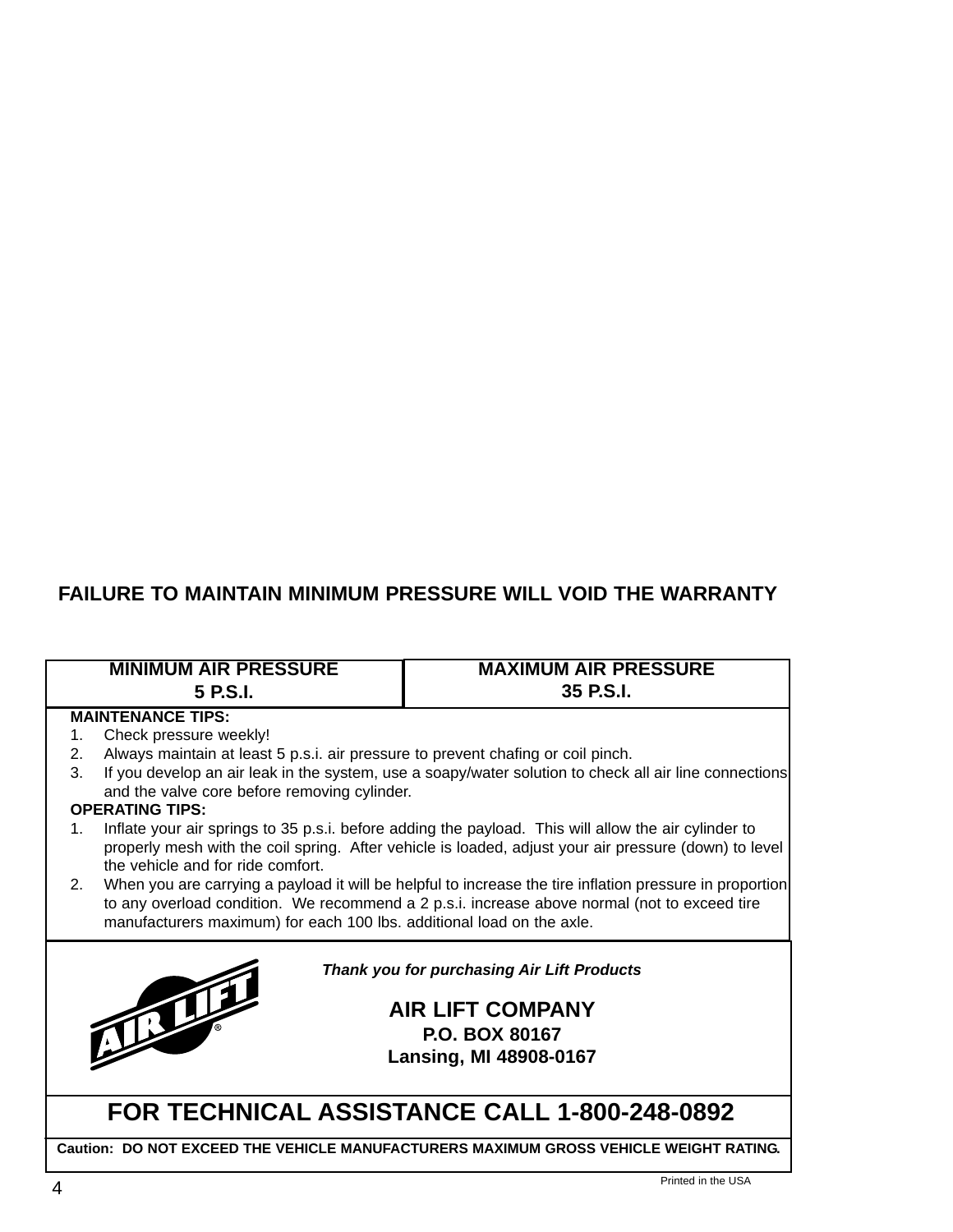Product Use Information

### **Frequently asked questions**

#### **Q. Will installing air springs increase the weight ratings of a vehicle?**

No. Adding air springs will not change the weight ratings (GAWR, GCWR and/or GVWR) of a vehicle. Exceeding the GVWR is dangerous and voids the Air Lift warranty.

#### **Q. Is it necessary to keep air in the air springs at all time and how much pressure will they need?**

The minimum air pressure should be maintained at all times. The minimum air pressure keeps the air spring in shape, ensuring that it will move throughout its travel without rubbing or wearing on itself.

#### **Q. Is it necessary to add a compressor system to the air springs?**

No. Air pressure can be adjusted with any type of compressor as long as it can produce sufficient pressure to service the springs. Even a bicycle tire pump can be used, but it's a lot of work.

#### **Q. How long should air springs last?**

If the air springs are properly installed and maintained they can last indefinitely.

#### **Q. Will raising the vehicle on a hoist for service work damage the air springs?**

No. The vehicle can be lifted on a hoist for short-term service work such as tire rotation or oil changes. However, if the vehicle will be on the hoist for a prolonged period of time, support the axle with jack stands in order to take the tension off of the air springs.

#### **Tuning the air pressure**

Pressure determination comes down to three things — level vehicle, ride comfort, and stability.

#### **1. Level vehicle**

If the vehicle's headlights are shining into the trees or the vehicle is leaning to one side, then it is not level (fig. 1). Raise the air pressure to correct either of these problems and level the vehicle.

#### **2. Ride comfort**

If the vehicle has a rough and harsh ride it may be due to either too much pressure or not enough (fig. 2). Try different pressures to determine the best ride comfort.

#### **3. Stability**

Stability translates into safety and should be the priority, meaning the driver may need to sacrifice a perfectly level and comfortable ride. Stability issues include roll control, bounce, dive during braking and sponginess (fig. 3). Tuning out these problems usually requires an increase in pressure.